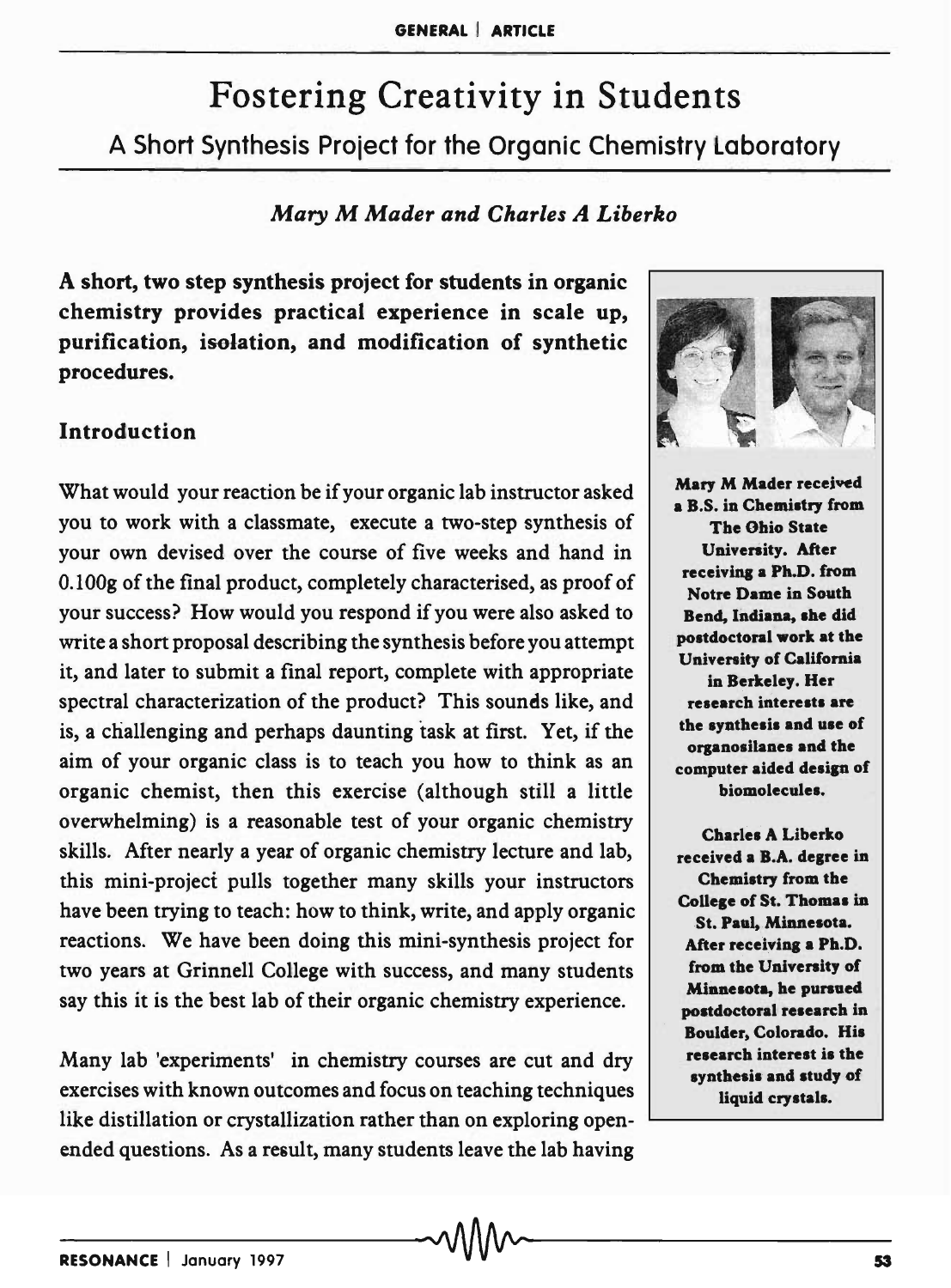Students generally take organic chemistry in their second year of college in the US, after a year of general chemistry. Our course enrolls chemistry majors and non-majors alike.

learned little about how chemists really apply the organic reactions taught in class. Exercises with known outcomes reinforce the notion that organic chemistry is not a creative endeavour and that rote learning and memorization are the keys to success in the subject. It is not unusual for a student who has completed the organic chemistry course to be unable to decide how to separate a mixture of compounds or how to modify an experimental procedure (for example, to change scale or to handle a solid rather than a liquid).

In addition, most science students are challenged by writing in the specialized vocabulary of chemistry. Students write in lab notebooks and hand in lab reports, but because the outcome of the labs is known, it is difficult to write a report that poses and answers a novel, scientific question. Our two-step synthesis project teaches three important skills: thinking like a scientist, applying chemical knowledge in a practical manner in the lab, and writing like a scientist. With these as our primary goals, we have established guidelines to make the project workable within our constraints of time and money.

# The Creative Work

The challenge is this: with a lab partner, propose a two step synthetic route, given a list of commonly available, inexpensive starting materials, a number of possible reaction types, and some suggested products. The list of possible targets limits the combinations of steps you could consider, but adventurous students may suggest products that are not on the list. You will have eight weeks altogether to work on the project: three weeks outside of-lab, doing literature research to find procedures that could be used for your route, and then five weeks in the lab to actually do the synthesis and obtain 100 mg of product.

This task may seem straightforward at first, but then you have to consider the constraints of the lab. Time is a significant factor. We require that experiments be done in a regularly scheduled lab

Our two-step synthesis project teaches three important skills: thinking like a scientist, applying chemical knowledge in a practical manner in the lab, and writing like a scientist.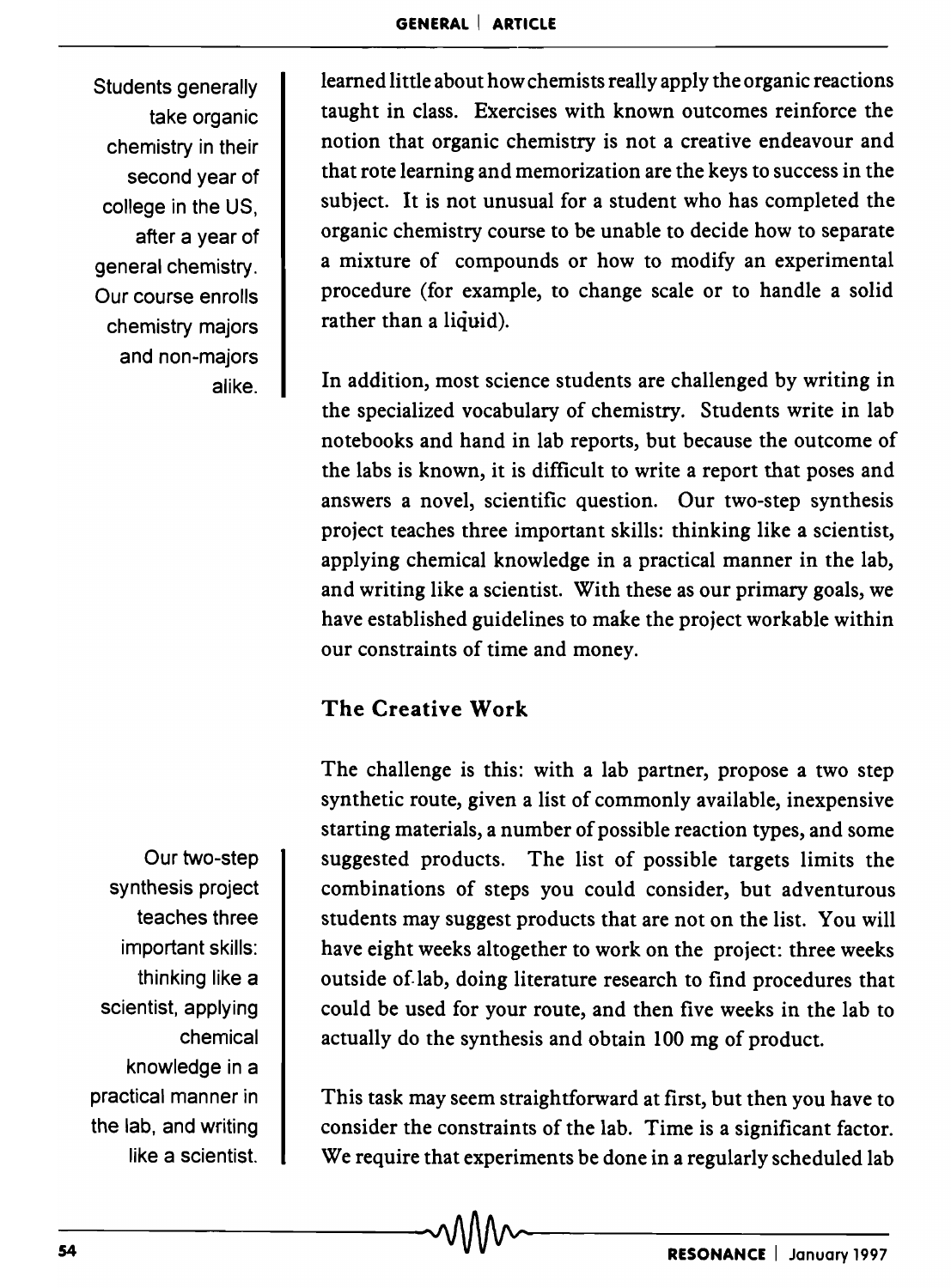

period of 3 hours, for reasons of safety. The target molecule Figure 1 The two-step probably has not been reported in the literature, so you will have synthesis project. to modify procedures for similar compounds, including changing the scale. You will also have to decide the best way to purify the target so that it can be characterized.

A good way to tackle the problem is to look at the starting material list and to work out possible routes on paper. Then conduct your literature search. Are you interested in oxidizing cyclohexanol? Find a procedure for it. Can it be done in the 3 hour limit? What's the scale? How will you know that the reaction is complete? Maybe you need to find other procedures to see if they are more applicable to your starting material. Some good library resources include Chemical Abstracts Service and *cookbook* references such as the collective volumes of *Organic Syntheses,* and *Vogel's Textbook of Practical Organic Chemistry* that contain tested synthetic procedures, or Larock's *Comprehensive Organic Transformations* which is a leading reference to synthetic procedures. In addition, lab texts are great resources, providing more procedures that can easily be done in a typical lab period. It helps to work with a partner, because it is not unusual to have a collaborator in research, and because it always helps to have someone to bounce off ideas. All of the planning culminates in a 3-5 page proposal which is submitted about 10 days before the lab work is to begin. This timing gives the instructor an opportunity to comment on anticipated difficulties, as well as time to order

It helps to work with a partner, because it is not unusual to have a collaborator in research, and because it always helps to have someone to bounce off ideas.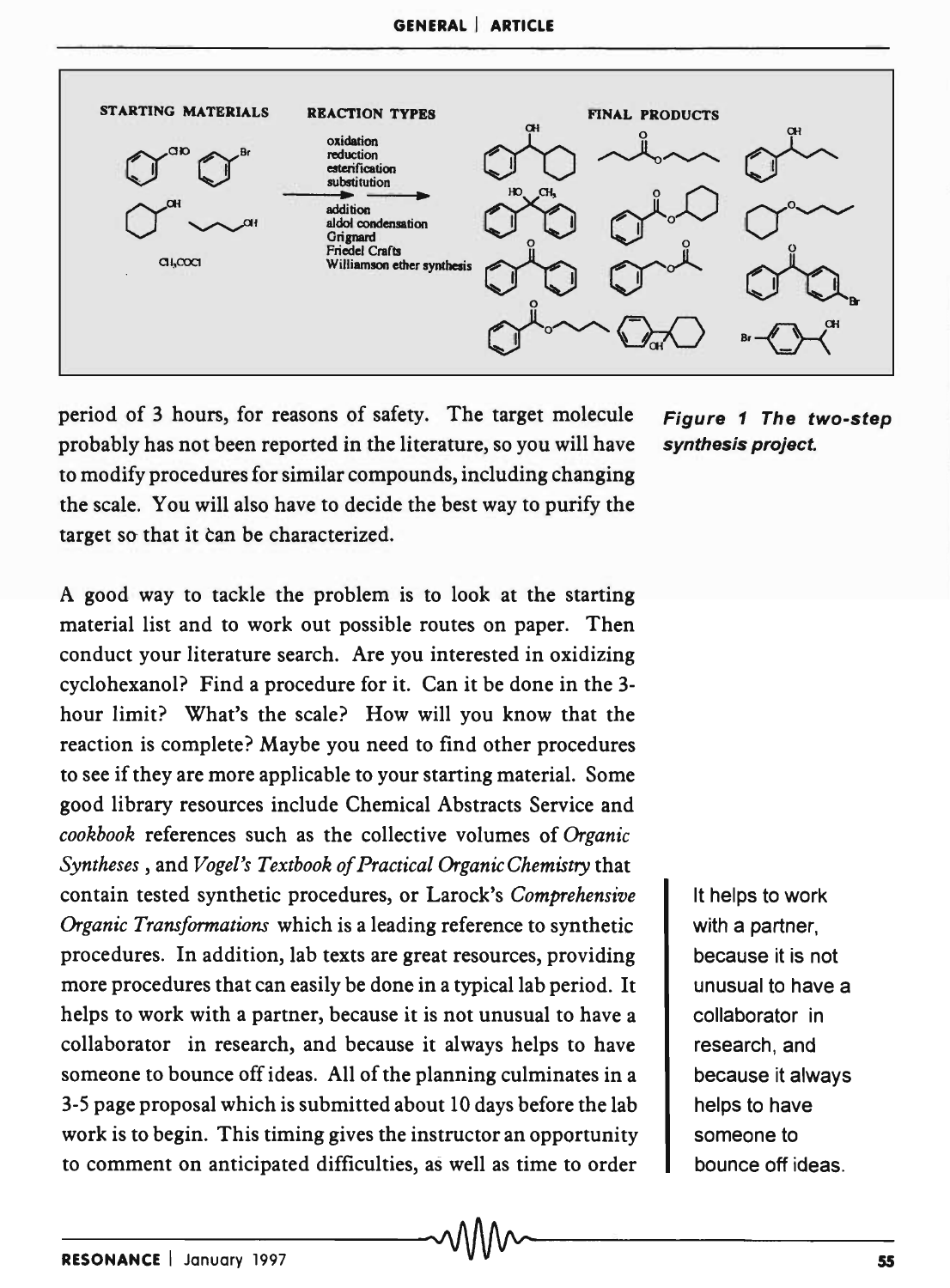any necessary materials.

You will continue to work with your partner to carry out the synthesis over the course of five weeks. Five weeks would seem to be plenty of time, but many problems occur that are familiar to experienced chemists. For example, the yield of your first step may be too low to carry material on to the next step; the procedure may not be appropriate for the particular compound; or the product's properties may be different from what was anticipated. The five-week period allows time to repeat reactions and to attempt alternative procedures. For example, one student can try new reaction conditions while the other makes more of the product of the first reaction. As you work, you will come to understand why the literature contains so many different methods to accomplish the same transformation!

### Have You Been Successful?

The products of both the first and second steps must be characterized in some way to confirm that they are indeed new and different from the starting materials. For both compounds, you will obtain melting or boiling point data as well as the IR spectra. At Grinnell, for the final product only, students also submit a 50mg. sample for  $H NMR$  which is run for them. They are then given a floppy disk with the FID (free induction decay) of their material, and they can process the FID outside of the lab.

# The Written Work

Another goal of the synthesis project is to familiarize you with the proper formats of a proposal, progress report, and final report. In many lab situations, you may have difficulty writing reports centered on a scientific question when the *experiment* is a technique rather than a real question. In this project, you are investigating a real question (how can you make this material efficiently and in good yield?) and you should find it easier to write a report with objectives, experimental procedure, results, discussion and conclusion. report.  $\blacksquare$  discussion and concrusion.

lThe use of the program PCNMR to process FIDs from high field instruments has been described in Swartz J, Voita G M and Erickson L E. J. Chem. Ed. VoL71. p.1069,1994.

> Another goal of the synthesis project is to familiarize you with the proper formats of a proposal, progress report, and final report.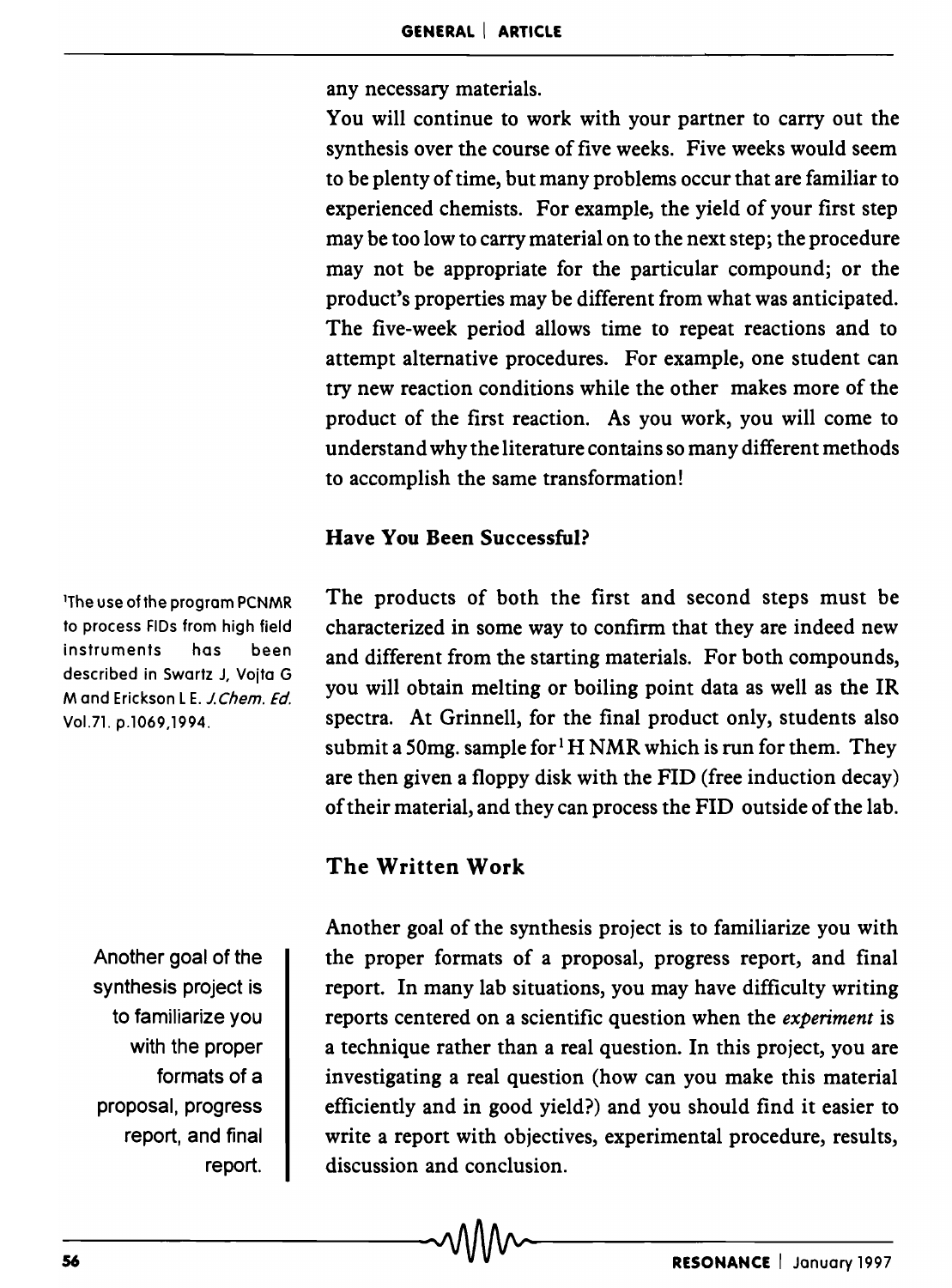#### **Box 1.**

#### **Details of the Synthesis Project Proposal**

#### 1. Project Summary or Abstract (150 words or less)

Includes a statement of the research objectives. the scientific methods to be employed and the significance of the proposed research to the advancement of scientific knowledge.

#### 2. Proiect Description

(a) Introduction

Establishes the background and context for your project proposal. slightly expanded from the Abstract.

#### (b) Experimental Design. (approx. 3- 5 pages)

Details your specific objectives and your plan for accomplishing the objectives. Describe your synthetic route and how you will determine if you were successful (spectroscopic characterization or comparison to known material?)

#### (c) Pilot Data.

Includes any pilot results or precedents from the literature that demonstrate that the project is feasible and that you have thought through potential difficulties. including the Isolation and Identification of your products.

#### (d) Research Schedule.

Set forth your precise time schedule for the research. in this case, five weeks. Make a timeline that indicates what parts of the project you will do in the various weeks.

#### (e) Summary.

Summarizes the proposal in one paragraph and makes the case for supporting the proposed research.

#### 3. References

Includes any references that helped you to establish the feasibility of your project.

#### 4. Materials and Supplies.

Indicates the types of required expendable materials and supplies. Budget limitations may restrict your choice of reagents if they are not on the instructor's list.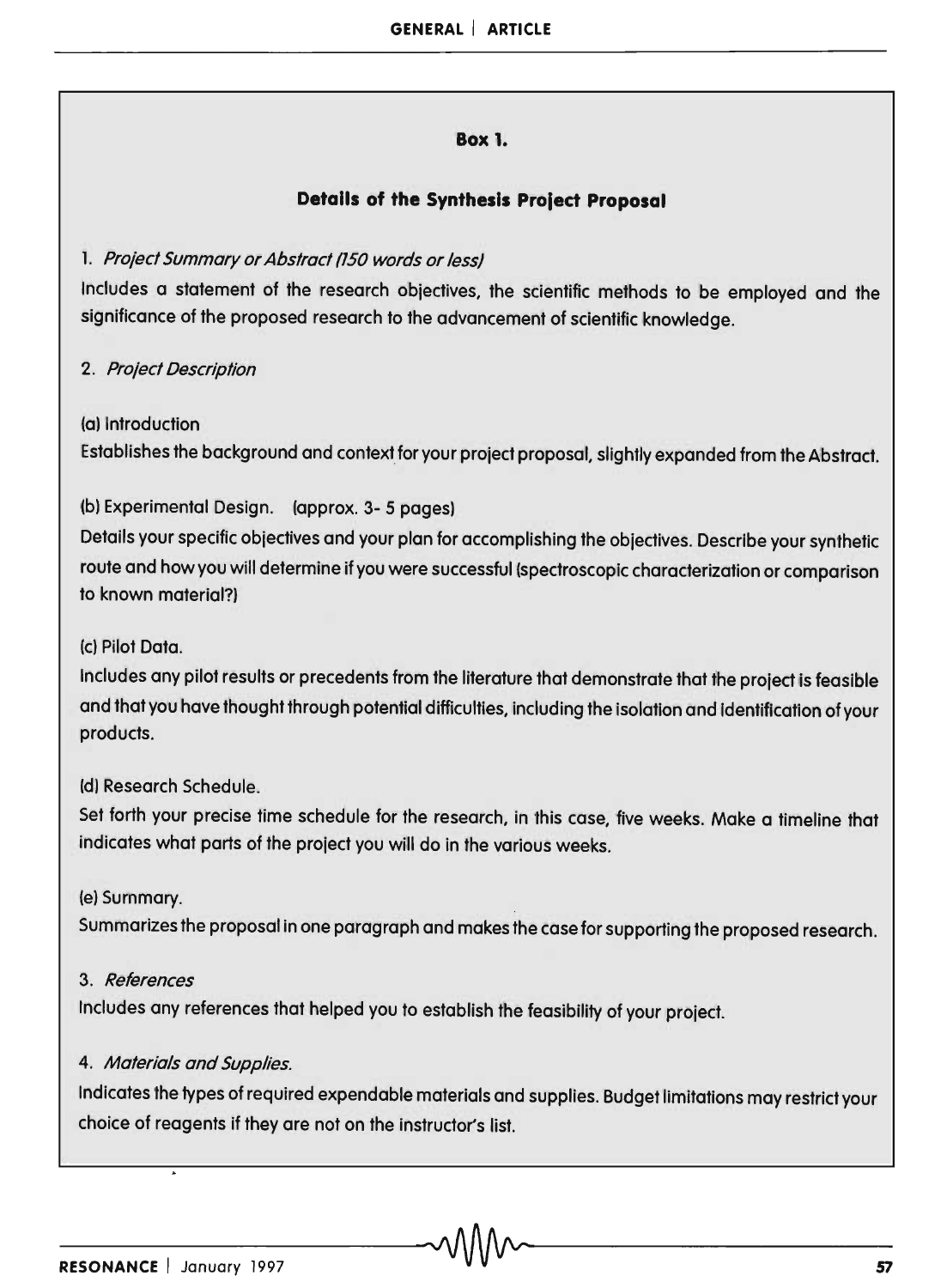The first document you submit is a brief, 3-5 page proposal that describes the planned synthesis. The proposal must include these features: a project summary, a detailed project description, a list of references, and a list of materials and supplies needed. The contents of these sections are detailed in *Box* 1. The aim of a proposal is to convince your reader that you know what you want to do and how you will determine if you were successful, so it is important that you cite literature to assure your reader that your route (although novel) has a high probability of success. The research schedule should also convince your reader that you have allowed time for the unexpected events that make chemistry so interesting.

Once the lab work has begun, one-paragraph progress reports are handed in after each lab period. These brief reports summarize the day's work, and describe your plans for the next lab period. The progress reports are intended to encourage you to evaluate results and to plan for the lab period to come.

One week after the project is completed, your team will submit a final, 3-5 page report to simulate the sort of report that supervisors and funding agencies require as assurance that their money was not squandered. The final report contains a brief, one-paragraph summary of the aim of the project as well as the most significant observations and conclusions. The body of the report contains headings similar to those of papers in the literature: introduction, experimental design and methods, results and discussion, and conclusions. The report must be fully referenced, using the format for references according to the Guidelines for Authors *fromJoumal o/Organic Chemistry,* and abbreviations recommended by *The ACS (American Chemical Society) Style Guide.* 

Lastly, appendices are attached of the spectra (IR, NMR) of the intermediate and final product.

The final report contains a brief, one-paragraph summary of the aim of the project as well as the most significant observations and conclusions. The body of the report contains headings similar to those of papers in the **literature**